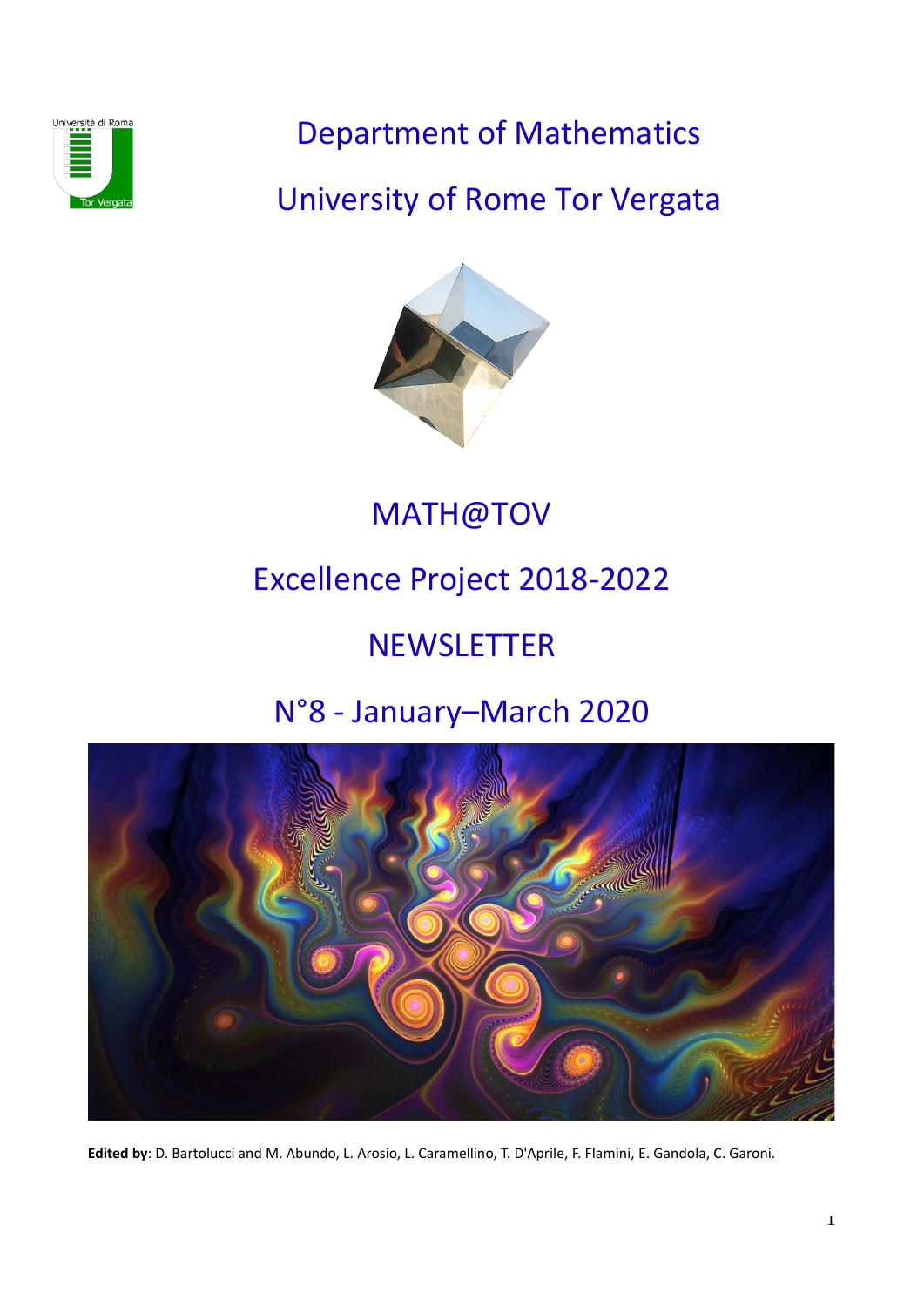# Due to the Covid-19 emergency some scheduled activities have been suspended/postponed. We will promptly report about these activities in the next newsletters.

## Presentation

The Department of Mathematics of the University of Rome Tor Vergata is distinguished by first class research, often motivated by applications from theoretical physics, astronomy, aerospace, finance, technology and medical science, a high level educational system, and the organization of events in the context of the so-called third mission of the University. For details we refer to the Department's website, [http://www.mat.uniroma2.it](http://www.mat.uniroma2.it/)

The Department aims to increase its leading role in research, math education and math culture. The recently awarded national Excellence Project 2018-2022, denoted by MATH@TOV, offers the opportunity to face new challenges, and its main objectives are:

- foster new collaborations between staff members on advanced research themes
- hire excellent staff members, able to participate in multiple research projects
- stimulate the interaction with excellent math groups, both in public research institutions and industry, and transform the Department into a strategic asset for the development of highly advanced mathematics and its application to specific problems
- increase the international visibility of the Department
- improve the Master and PhD Programs in Mathematics
- intensify the spreading of Math Culture

See the web page of the project MATH@TOV:<http://www.mat.uniroma2.it/Progetto/>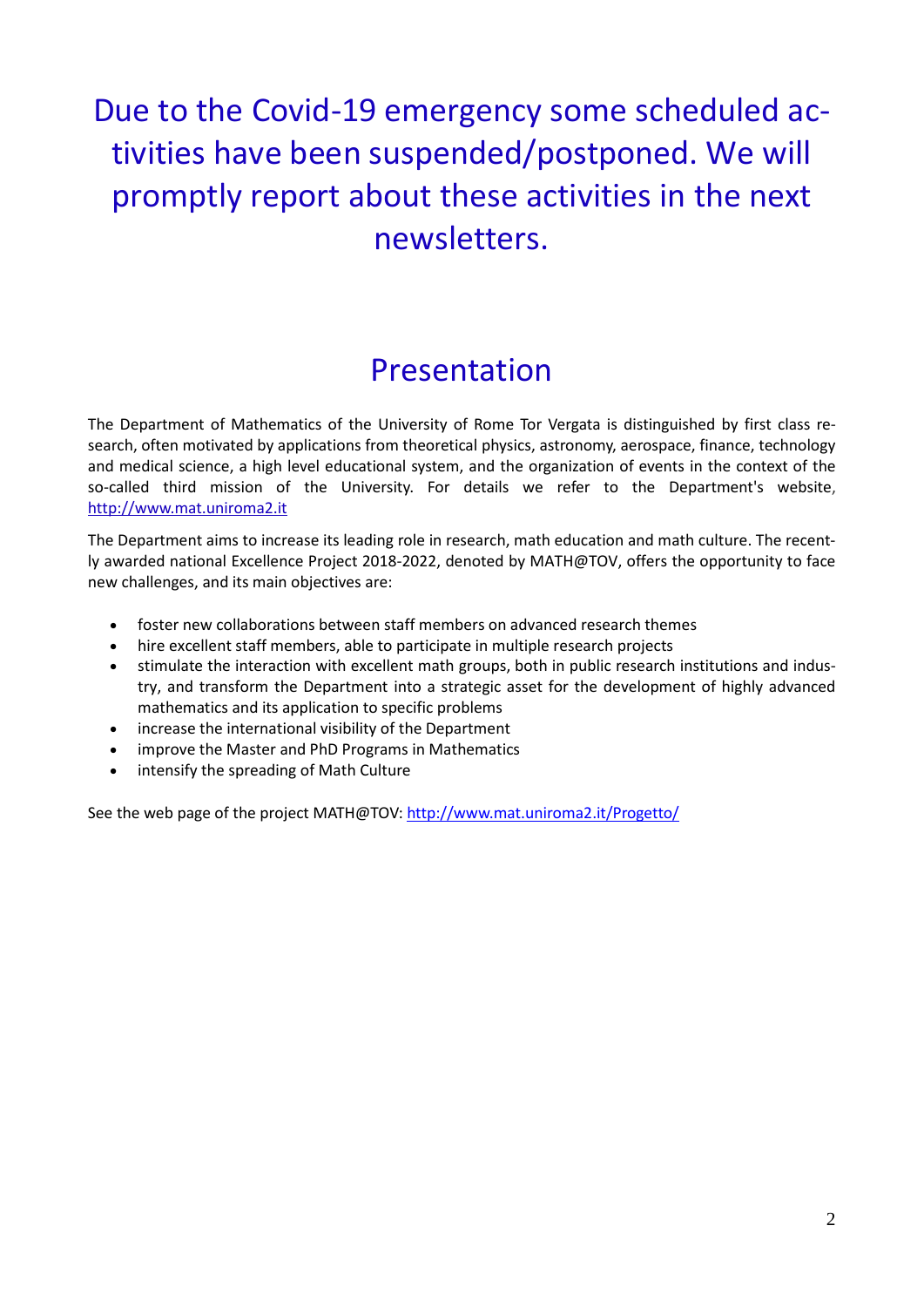## Recruitment



The MIUR Excellence Grant (CUP E83C18000100006, 2018-2022), awarded to the Mathematics Department of the University of Rome Tor Vergata (project MATH@TOV), provides funds for Assistant and Associate Professorships as well as for Postdoc Positions.

### **Professorships**

- The following 2 "Tenure-Track" Assistant Professorships (RTD-B) selection procedures are in progress:
	- 1 position in Probability and Mathematical Statistics (Settore concorsuale 01/A3 Settore Scientifico Disciplinare MAT/06)

[http://web.uniroma2.it/module/name/Content/newlang/italiano/action/showpage/navpath/CON/content\\_id/79316/section\\_id/6206](http://web.uniroma2.it/module/name/Content/newlang/italiano/action/showpage/navpath/CON/content_id/79316/section_id/6206)

1 position in Mathematical Physics (Settore concorsuale 01/A4 - Settore Scientifico Disciplinare MAT/07)

[http://web.uniroma2.it/module/name/Content/newlang/italiano/action/showpage/navpath/CON/content\\_id/79317/section\\_id/6206](http://web.uniroma2.it/module/name/Content/newlang/italiano/action/showpage/navpath/CON/content_id/79317/section_id/6206)

Both positions are for three years and, after evaluation, can be converted in tenured Associate Professorships; they will be awarded through a public competition. Applicants must have at least three years of experience after PhD completion, and an already established research record. Selection procedures are in progress. More information will appear soon on<http://www.mat.uniroma2.it/Progetto/recruitment.php>

## **Postdoc positions**

We congratulate with:

• Dr. Alexander Puetz, winner of the (one-year) Postdoc position (Assegni di Ricerca - III Fascia) in Algebra (Settore concorsuale 01/A2 - Settore Scientifico Disciplinare MAT/02);

• Dr. Lorenzo Valvo, winner of the (one-year) Postdoc position (Assegni di Ricerca - III Fascia) in Mathematical Physics (Settore concorsuale 01/A4 - Settore Scientifico Disciplinare MAT/07).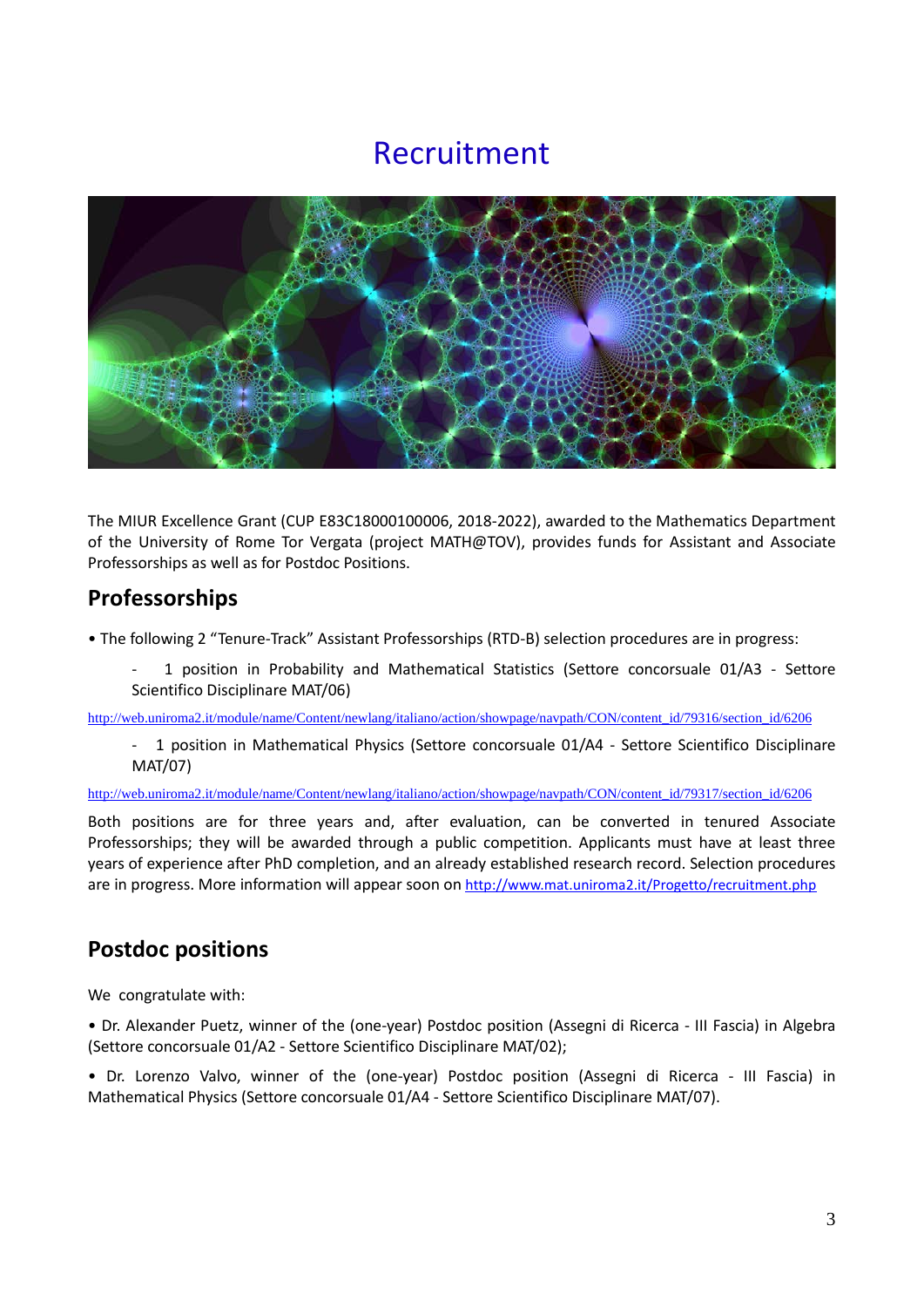## Research



## **Thematic Semesters**

During the period October 2019 - March 2020, MATH@TOV organized a thematic semester with a series of seminar talks on the following main areas (cf. also<http://www.mat.uniroma2.it/Progetto/short-visit.php>):

#### **Operator Algebras and Quantum Field Theory**

• Among others, we mention the talks of I. Penkov (Jacobs University Bremen), Y. Navoi (University of Sydney, Australia), M. Mueger (Nijmegen, Holland), Y. Naqvi (University of Sydney, Australia), P. Grossman (University of Sydney, Australia), M. Reineke (RUHR Universität, Bochum), Y. Kawahigashi (University of Tokyo).

#### **Holomorphic dynamics and geometry of complex manifolds and spaces, and their interplay**

• Among others, we mention the talks of Y. Kozitsky (Lublin, Polonia), G. Bharali (Indian Institute of Science), F. Larusson (Adelaide).

#### **Mathematical techniques for Earth and Space Science**

• Among others, we mention the talks of G. Polenta (A.S.I. Italian Space Agency), A. Boscaggin (University of Turin), C.Q. Cheng (University of Nanjing, China), L. Valvo (C. P. T. Luminy), A. Bach (Technisches Universität, Munich), C. Gales (University A.I. Cuza, Iasi, Romania), C. Efthymiopoulos (Academy of Athens and University of Padova), A. Marigonda (University of Verona), T. Scarinci (University of Vienna), R. Ruggiero (P.U.C. - Rio de Janeiro), V. Barutello (University of Turin), A. Procacci (Belo Horizonte), B. Pelloni (Heriot-Watt University, UK).

#### **PDE's of Liouville type in Physics and Geometry**

• Among others, we mention the talks of C. Bandle (University of Basel), M. Del Pino (University of Bath), M. Mayer (University of Rome "Tor Vergata"), M.J. Esteban (Université de Paris-Dauphine).

#### **Algebraic Geometry**

• Among others, we mention the talks of M. A. de Cataldo (Stony Brook), R. Schwartz (Brown University), A. L. Knutsen (University of Bergen, Norway).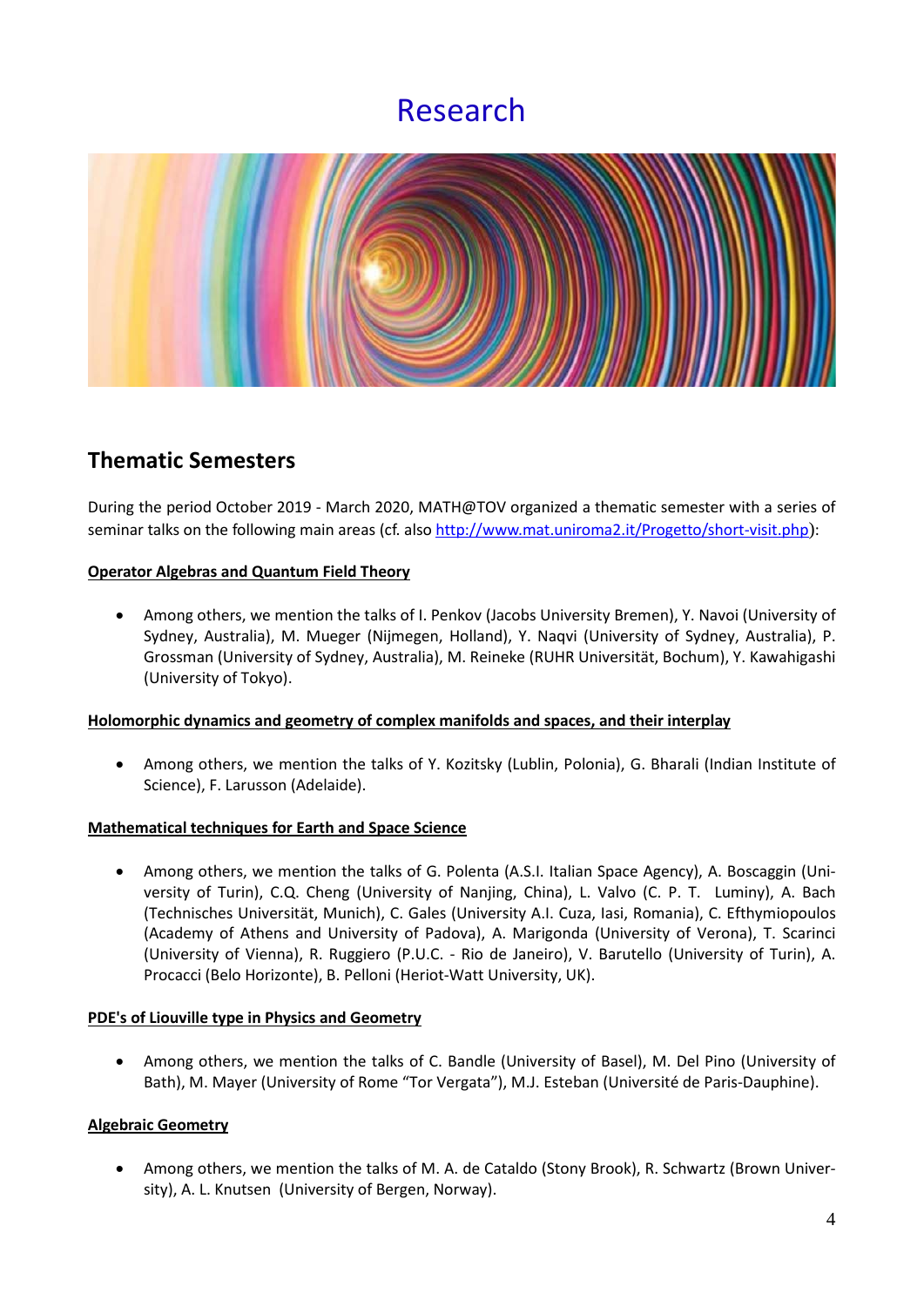#### **Numerical analysis - aeronautic and aerospace design**

• Among others we mention the talks of J. Peters (University of Florida, USA), J. Zhang (Carnegie Mellon University, USA), T. Lyche (University of Oslo, Norway).

#### **Probability theory and statistics - data analysis in cosmology**

• Among others we mention the talks of A. Lerario (SISSA, Trieste), D. Marinucci (University of Rome "Tor Vergata"), M. Gordina (University of Connecticut).

### **Conferences and Workshops**

MATH@TOV is funding a wide activity of conferences/workshops/advanced lecture series/schools. Recent and next events are listed below.

**1) Workshop – "INdAM Workshop: Geometric Challenges in Isogeometric Analysis"** Link: [https://www.mat.uniroma2.it/~speleers/indam2020/](https://www.mat.uniroma2.it/%7Espeleers/indam2020/) Venue and Period: INDAM ROMA, Italy 27-31/01/2020 **Keynote Speakers**

- Tor Dokken (SINTEF, Norway)
- Bert Jüttler (Johannes Kepler University, Austria)
- Jörg Peters (University of Florida, USA)
- Xiaoping Qian (University of Wisconsin-Madison, USA)
- Ulrich Reif (Darmstadt University of Technology, Germany)
- Giancarlo Sangalli (University of Pavia, Italy)
- Tatyana Sorokina (Towson University, USA)
- Jessica Zhang (Carnegie Mellon University, USA)

**Scientific and Organising Committee:** Carla Manni, Hendrik Speleers

### **Joint seminars series A.S.I. – Mathematics Department**

The Department of Mathematics and the Italian Space Agency organizes a joint seminar series in the frame of Excellence Project. The first scheduled seminars has been held on January 9, 2020. <http://www.mat.uniroma2.it/Progetto/seminars.php>

### **Publications**

Publications realized, within the excellence Department project MATH@TOV, by members of the Department and their co-authors during the first year of the project have been listed in the web-page <http://www.mat.uniroma2.it/Progetto/publications.php>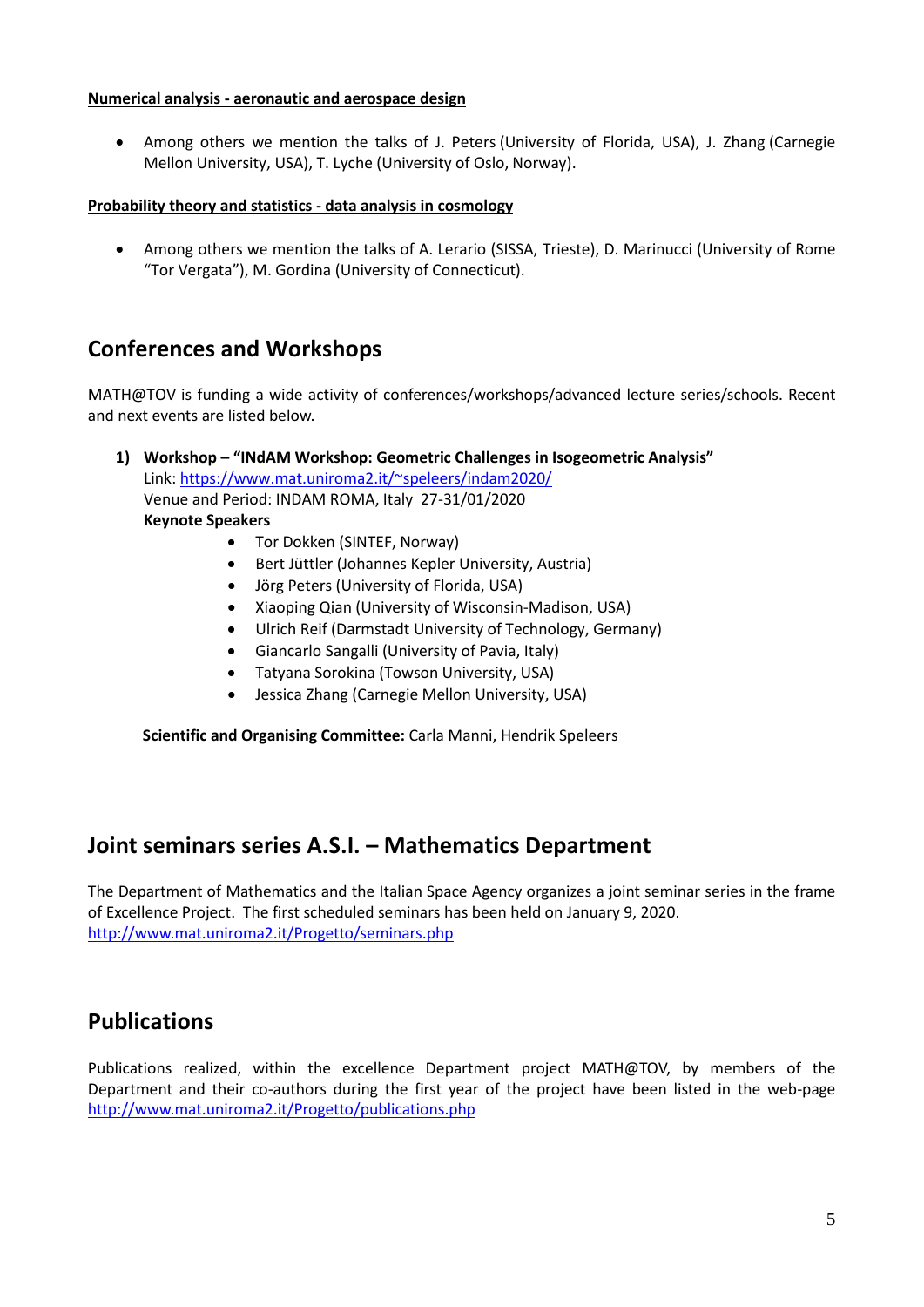# High level teaching activities



- Thanks to MATH@TOV, the department was able to react promptly to the Covid-19 emergency, whose related lockdown started in early March 2020. For example, some funds from MATH@TOV were used to quickly purchase essential goods, such as graphics tablets and webcams, to rapidly implement online education and learning activities.
- MATH@TOV provides funds for students enrolled in the Master's Curriculum of Excellence in pure and applied mathematics at Tor Vergata. The following students have been admitted to the Curriculum of Excellence during the 2019/2020 academic year:

- Francesco MALIZIA,

- Roberto VACCA.

In addition, students Denis DELL'ARA and Giacomo GIORGIO have successfully completed the first year of the Curriculum of Excellence and are now enrolled in the second year. Conversely, due to the Covid-19 emergency, the student Roberta RELLA was unable to take the exam of some additional credits, as required by the Curriculum of Excellence, so the transition to the second year is postponed.

## **PhD School in Mathematics - Courses**

Special courses for the Ph.D. School in Mathematics, to be held in the period October 2019 - February 2020, organized within the excellence Department project MATH@TOV are the following:

- Prof. M. Bozejko (University of Wroclaw)
	- o "Introduction to non-commutative (quantum) probability with applications"
	- Prof. G. Orlando (TU Munich)
		- o "An introduction to the theory of Cartesian currents and applications"
- Prof. K. Zaynullin (University of Ottawa)
	- o "Introduction to non-commutative (quantum) probability with applications"
- Prof. S. Sandon (University of Strasbourg)
	- o "An introduction to the theory of Cartesian currents and applications"
- Prof. G. Peccati (University of Luxemburg)
	- o "Gaussian Analysis and Limit Theorems"
- Prof. R. Schwartz (Brown University)
	- o "Hyperbolic Geometry and Discrete Groups"
- Prof. A. Procacci (Belo Horizonte)
	- o "A connection between the Lovász local lemma in combinatorics and the abstract polymer system in Statistical Mechanics"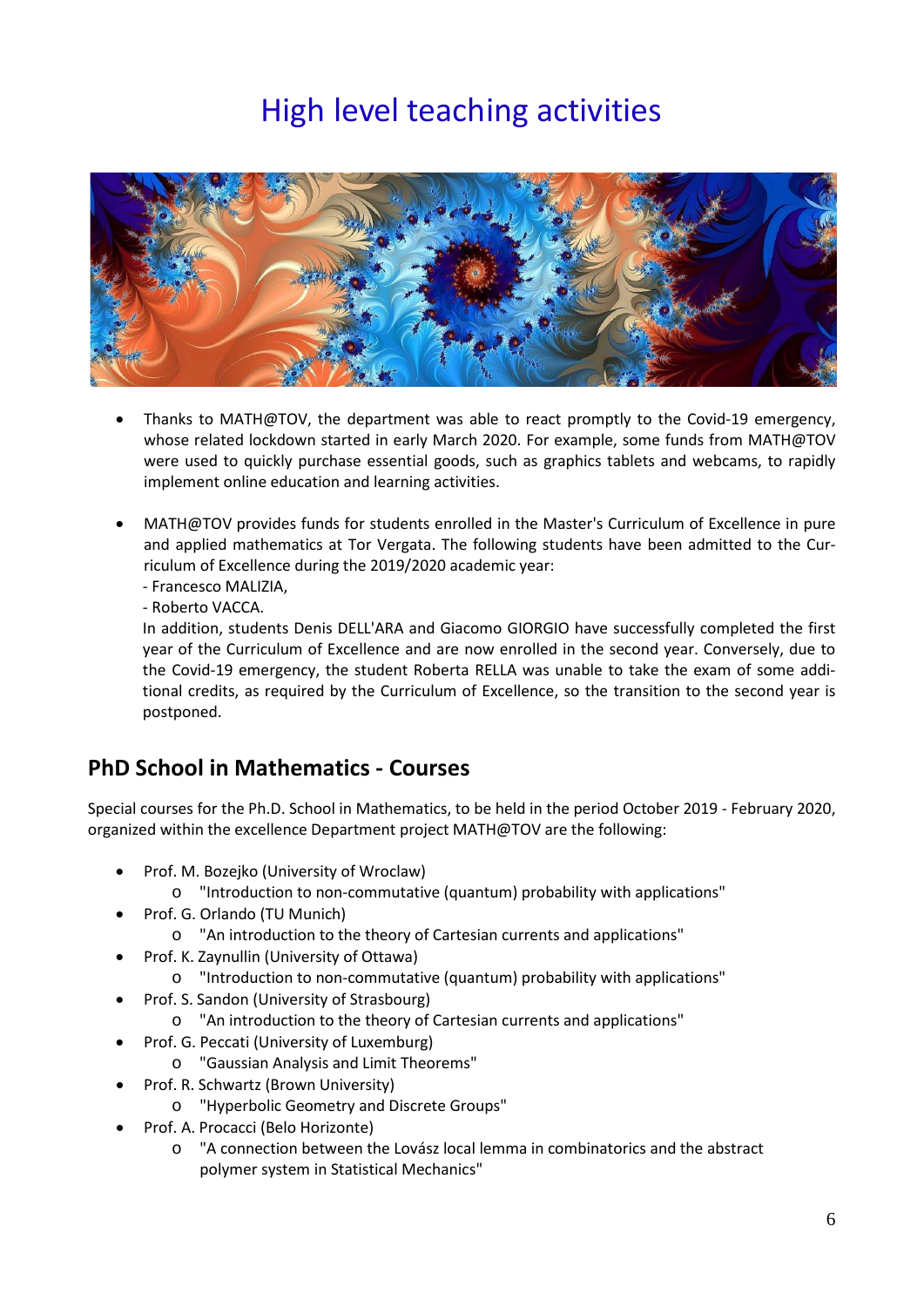# General Activities



MATH@TOV is also meant to fund renovations of rooms/laboratories of the Department, acquisition of modern equipment, research books, etc. The list below covers some of the activities in the first two years of the project.

- The new server NAS will allow users to save enormous quantities of data to be processed by the new servers dedicated to computational applications. The largest of such servers (the Super Dome Flex HPE, equipped with 8 CPU, 18 core each) is now accessible to the users.
- 21 computers Dell OptiPlex 7470 All-In-One CTO have been activated in Lab 25.
- The contract with Asystel has been extended in regard to its services of assistance, installation and training aimed at the extension of the Computer Room. The extension of the contract includes that Dr. A. Grandi will continue to work alongside our technicians two days a week (one, where he will be physically present, when possible, and the rest in telework) to carry out the services described by the contract, until the end of November 2020. The extension will be subject to ratification during the April CdD.
- The expansion and compliance work on the electrical system of the entire department has started.
- The video projection system has been renewed in the following rooms: 17, 25, D'Antoni, Dal Passo, 1200 and De Blasi.
- The modernization and renovation of the Dal Passo conference room and other common rooms have been performed.